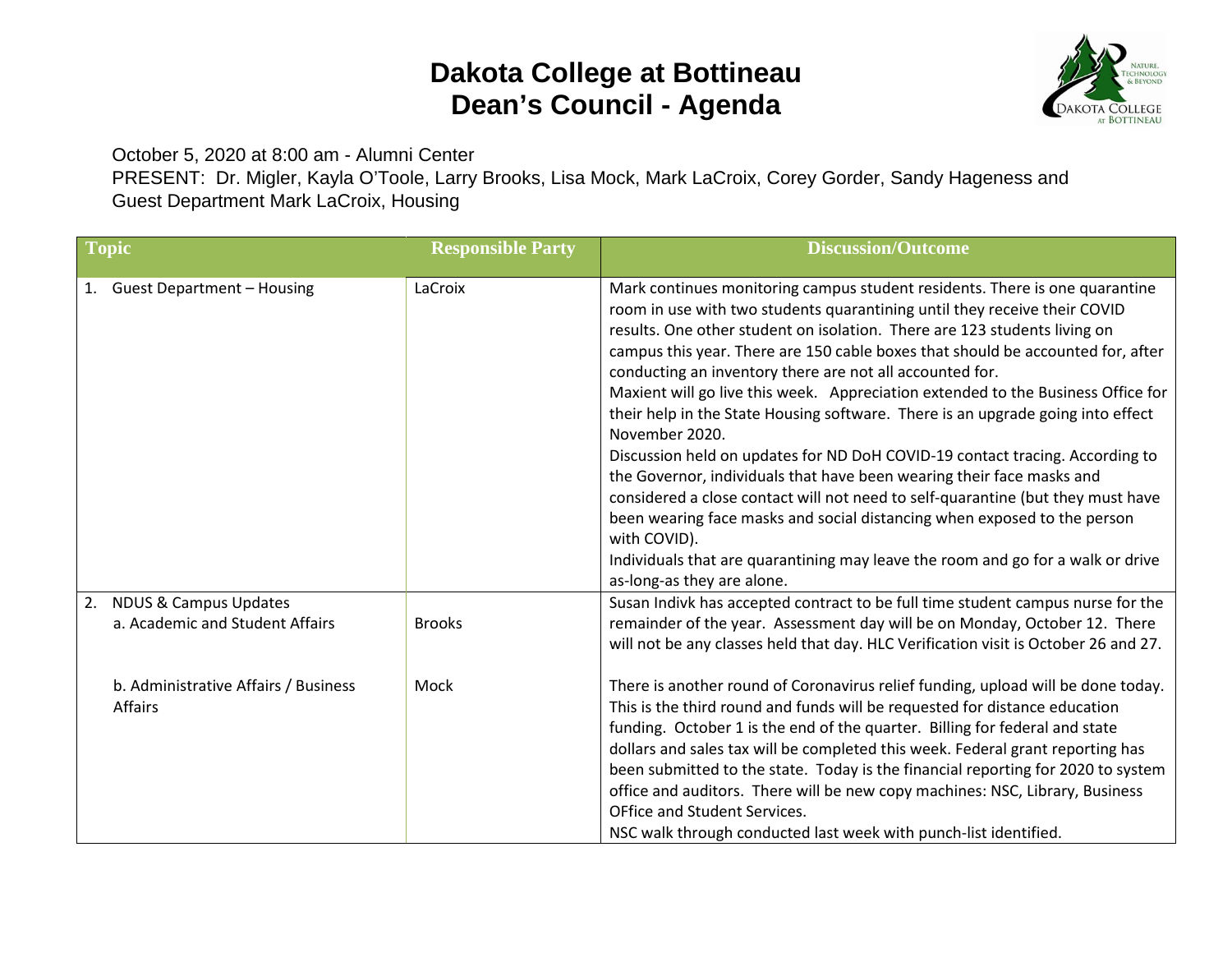## **Dakota College at Bottineau Dean's Council - Agenda**



| d. Distance Education Council/Distance<br>Ed and Academic Support Services | O'Toole       | Kayla is scheduling interviews for the Administrative Assistant and Assistant<br>Director for Advising and Retention.<br>Online vendor selected for Blackboard training for faculty. Working on the<br>online scheduling, dual credit scheduling and working with Indrani on grant<br>submission. NASEP accreditation will be looked at later this week. Clint, Kayla<br>and Larry will talk about CTE exploration academy to be provided virtually in<br>Blackboard. |
|----------------------------------------------------------------------------|---------------|-----------------------------------------------------------------------------------------------------------------------------------------------------------------------------------------------------------------------------------------------------------------------------------------------------------------------------------------------------------------------------------------------------------------------------------------------------------------------|
| e. Public Affairs Council                                                  | Hageness      | Updating marketing materials and video. Film crew is on campus today.<br>CTE center article from Dr. Shirley in the Minot paper this weekend.                                                                                                                                                                                                                                                                                                                         |
| f. Athletics                                                               | Gorder        | Athletics scrimmaged this weekend vs Dawson Softball. Baseball inner-squad<br>this weekend. This week Friday VB scrimmages here vs LRSC. Gym floor will be<br>set up the Wednesday morning of COVID testing.                                                                                                                                                                                                                                                          |
| h. Chancellor's Cabinet / Dean's Update                                    | Migler        | Working with JLG on the dining center. Funding doesn't appear it will go as far<br>as anticipated. Will update the restrooms in the student center this summer<br>with current capital project funds instead of using funds from the project. The<br>furniture costs will be pulled from the budget funding.                                                                                                                                                          |
| 3. Other                                                                   |               | <b>Click Here for Attachments</b>                                                                                                                                                                                                                                                                                                                                                                                                                                     |
| a. Workload by Credit Hour                                                 | <b>Brooks</b> | Workload for faculty has been 15-16 credit hours per semester, 30-32 per<br>academic year. The Faculty Senate recommended approving credit hours at 15<br>rather than having the extra floating credit. Anything over the 15 credit hour<br>will be paid via overload.                                                                                                                                                                                                |
|                                                                            |               | Moved by Kayla O'Toole, seconded by Larry Brooks to approve the Faculty<br>Credit hour as presented. Motion carried.                                                                                                                                                                                                                                                                                                                                                  |
| b. Discussion regarding last week of<br>the semester                       | Brooks/Migler | Nothing has been announced system-wide for a change in the semester<br>schedule. Although several schools are making their own decision to adjust the<br>academic schedule by moving finals up. Discussion held on moving the last<br>regular week of classes up a week. All IVN class finals are scheduled for that<br>week. This will be taken to the Faculty Senate for their review and decision.                                                                 |